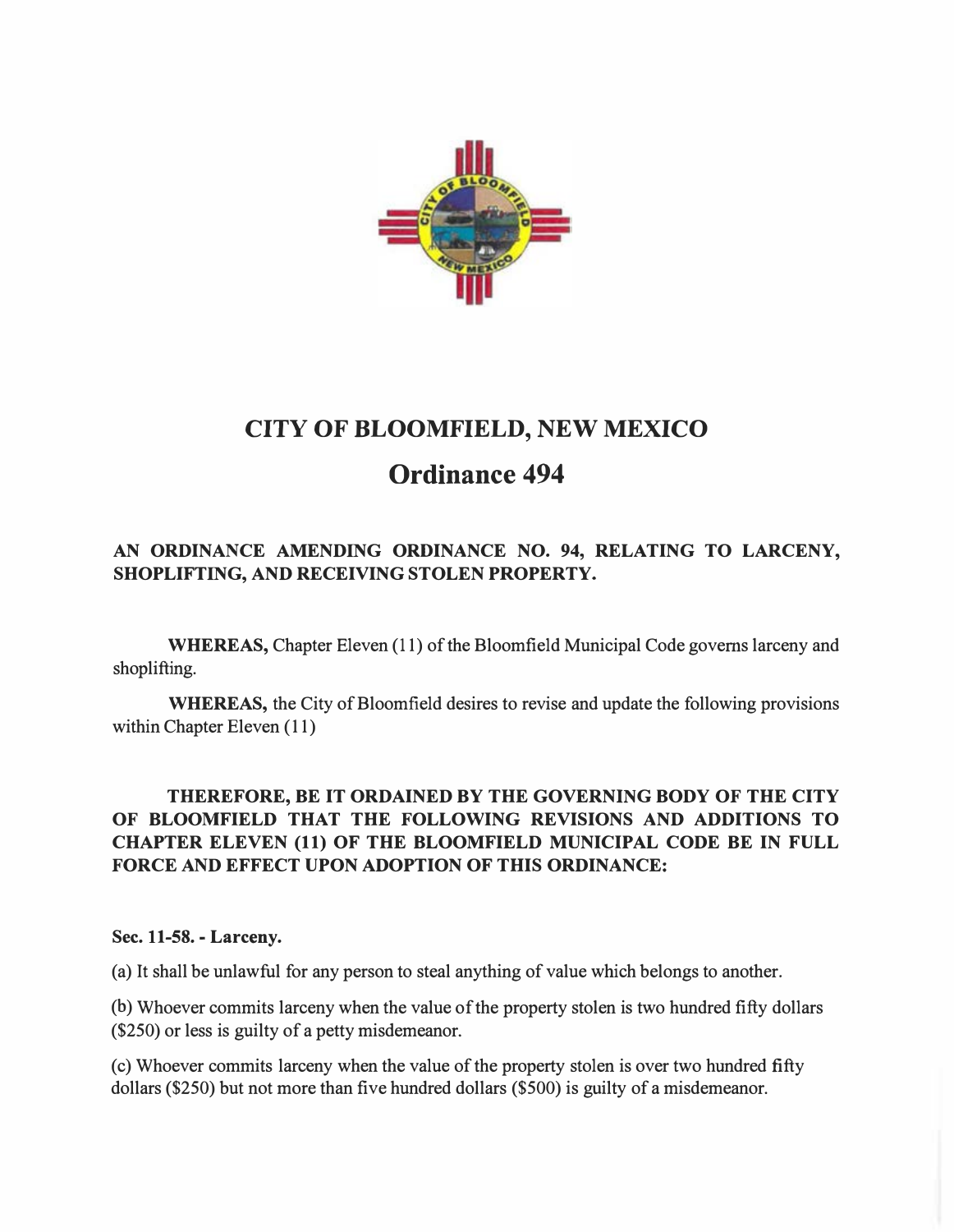(Ord. No. 94, § 2-5, 5-9-77)

State Law reference— Similar provisions, N.M.S.A. 1978, § 30-16-1 et seq.

#### Sec. 11-59. - Shoplifting.

(a) As used in this section:

(1) "Store" means a place where merchandise is sold or offered to the public for sale at retail;

(2) "Merchandise" means chattels of any type or description regardless of the value offered for sale in or about a store; and

(3) "Merchant" means any owner or proprietor of any store, or any agent, servant or employee of the owner or proprietor.

(b) It shall be unlawful for any person to:

(1) Willfully take possession of any merchandise with the intention of converting it without paying for it;

(2) Willfully conceal any merchandise with the intention of converting it without paying for it;

(3) Willfully alter any label, price tag or marking upon any merchandise with the intention of depriving the merchant of all or some part of the value of it; or

(4) Willfully transfer any merchandise from the container in or on which it is displayed to any other container with the intention of depriving the merchant of all or some part of the value of it;

( c) Any person who willfully conceals merchandise on his person or on the person of another or among his belongings or the belongings of another or on or outside the premises of the store shall be prima facie presumed to have concealed the merchandise with the intention of converting it without paying for it. If any merchandise is found concealed upon any person or among his belongings it shall be prima facie evidence of willful concealment.

( d) If any law enforcement officer, special officer or merchant has probable cause for believing that a person has willfully taken possession of any merchandise with the intention of converting it without paying for it, or has willfully concealed merchandise, and that he can recover the merchandise by detaining the person or taking him into custody, the law enforcement officer, special officer or merchant may, for the purpose of attempting to effect a recovery of the merchandise, take the person into custody and detain him in a reasonable manner for a reasonable time. Such taking into custody or detention shall not subject the officer or merchant to any criminal or civil liability. Any law enforcement officer may arrest without warrant any person he has probable cause for believing has committed the crime of shoplifting. Any merchant who causes such an arrest shall not be criminally or civilly liable ifhe has probable cause for believing the person so arrested has committed the crime of shoplifting.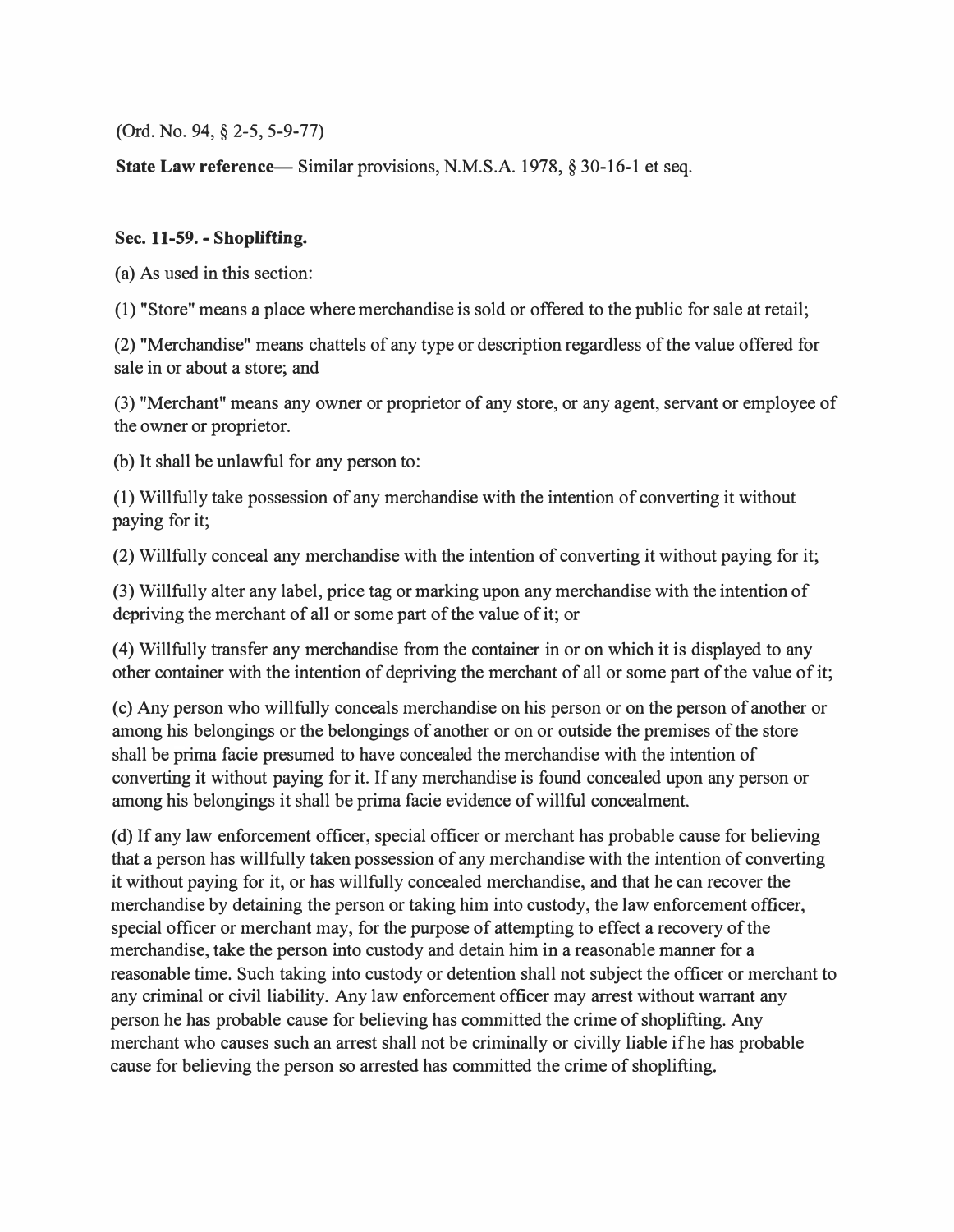(e) Whoever commits shoplifting when the value of the property is two hundred fifty dollars (\$250) or less is guilty of a petty misdemeanor.

(f) Whoever commits shoplifting when the value of the property is over two hundred fifty dollars (\$250) but not more than five hundred dollars (\$500) is guilty of a misdemeanor.

(Ord. No. 94, § 2-7, 5-9-77)

State Law reference- Similar provisions, N.M.S.A. 1978, §§ 30-16-19-30-16-23.

### Sec. 11-60. - Receiving stolen property.

(a) It shall be unlawful for any person to intentionally receive, retain or dispose of stolen property knowing that it has been stolen or believing it has been stolen, unless the property is received, retained or disposed of with intent to restore it to the owner.

(b) The requisite knowledge or belief that property has been stolen is presumed in the case of a dealer who:

(1) Is found in possession or control of property stolen from two (2) or more persons on separate occasions;

(2) Acquires stolen property for a consideration which the dealer knows is far below the property's reasonable value. A dealer shall be presumed to know the fair market value of the property in which he deals; or

(3) Is found in possession or control of five (5) or more items of property stolen within one (1) year prior to the time of the incident charged pursuant to this section.

(c) For the purposes of this section:

(1) "dealer" means a person in the business of buying or selling goods or commercial merchandise.

(2) "stolen property" means any property acquired by theft, larceny, fraud, embezzlement, robbery or armed robbery.

( d) Whoever commits receiving stolen property when the value of the property is two hundred fifty dollars (\$250) or less is guilty of a petty misdemeanor.

(e) Whoever commits receiving stolen property when the value of the property is over two hundred fifty dollars (\$250) but not more than five hundred dollars (\$500) is guilty of a misdemeanor.

(Ord. No. 94, § 2-6, 5-9-77)

**State Law reference—** Similar provisions, N.M.S.A. 1978,  $\S 30$ -16-11 et seq.